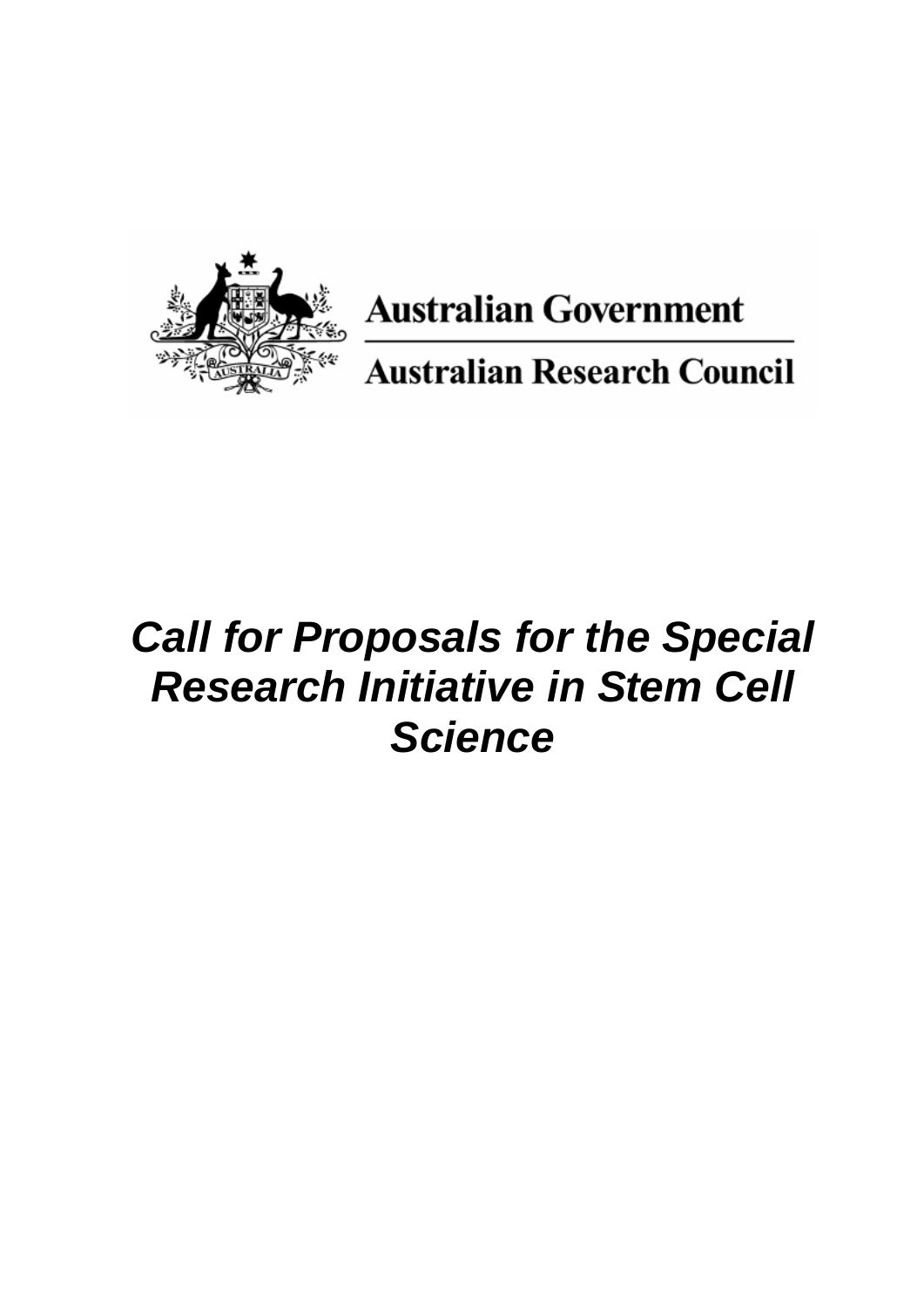## **Australian Research Council**

**Special Research Initiative in Stem Cell Science** 

## **Table of Contents**

| Acronyms                       |  |  |  |
|--------------------------------|--|--|--|
|                                |  |  |  |
|                                |  |  |  |
|                                |  |  |  |
|                                |  |  |  |
| 1.1                            |  |  |  |
| 1.2                            |  |  |  |
| 1.3                            |  |  |  |
|                                |  |  |  |
| 2.1                            |  |  |  |
| 2.2                            |  |  |  |
| 3.                             |  |  |  |
| 3.1                            |  |  |  |
| 3.2                            |  |  |  |
| 3.3                            |  |  |  |
|                                |  |  |  |
| 4.1                            |  |  |  |
| 5.                             |  |  |  |
| 5.1                            |  |  |  |
| 6.                             |  |  |  |
| $7_{\scriptscriptstyle{\sim}}$ |  |  |  |
| 7.1                            |  |  |  |
| Interviews<br>7.2              |  |  |  |
| 8.                             |  |  |  |
|                                |  |  |  |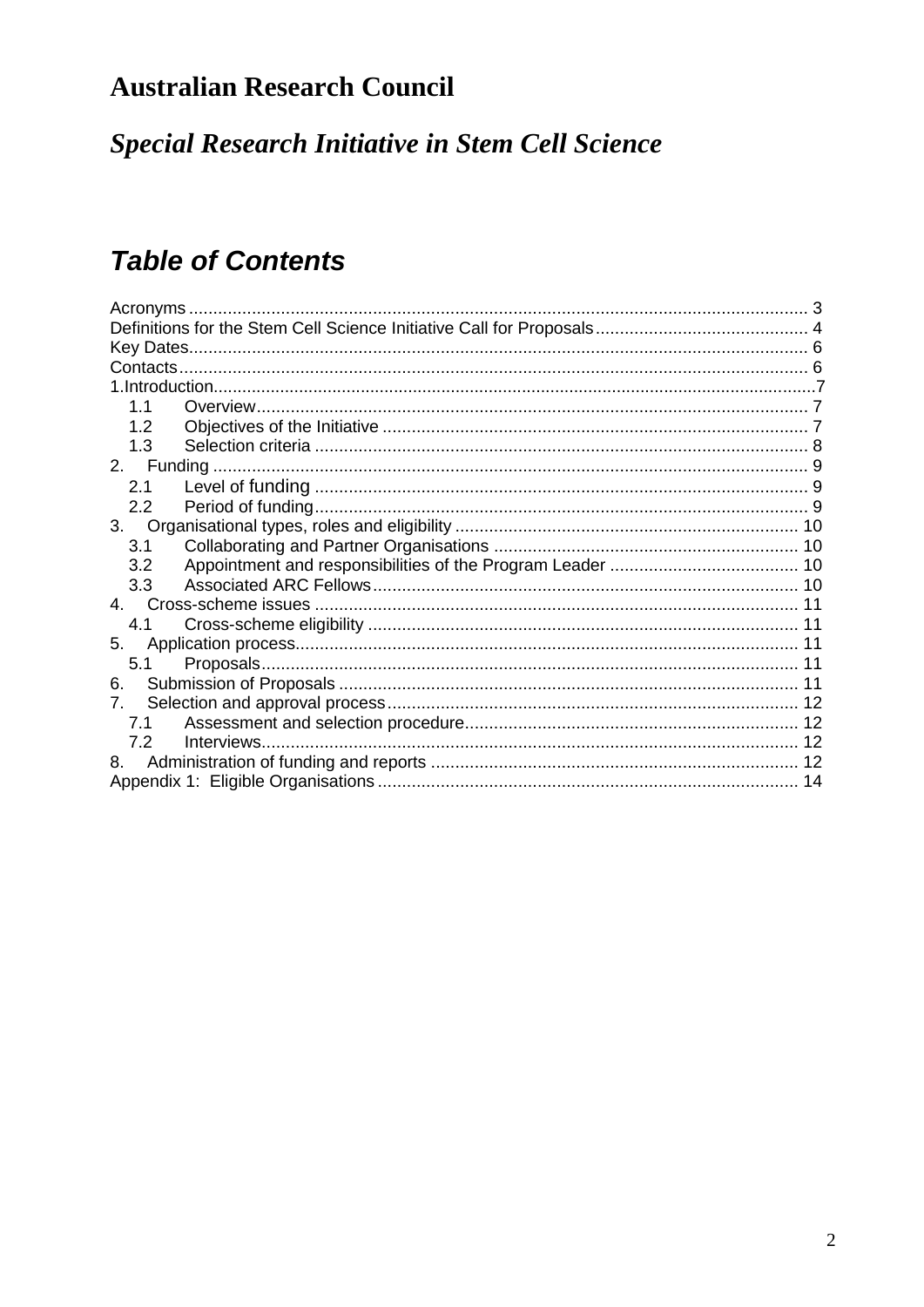## <span id="page-2-0"></span>**Acronyms**

The following acronyms are used in ARC Calls for Proposals.

| AEST       | <b>Australian Eastern Standard Time</b>                       |
|------------|---------------------------------------------------------------|
| AIATSIS    | Australian Institute of Aboriginal and Torres Strait Islander |
|            | <b>Studies</b>                                                |
| ARC        | <b>Australian Research Council</b>                            |
| <b>CI</b>  | Chief Investigator                                            |
| PI         | Partner Investigator                                          |
| <b>SRI</b> | <b>ARC</b> Special Research Initiatives                       |
|            |                                                               |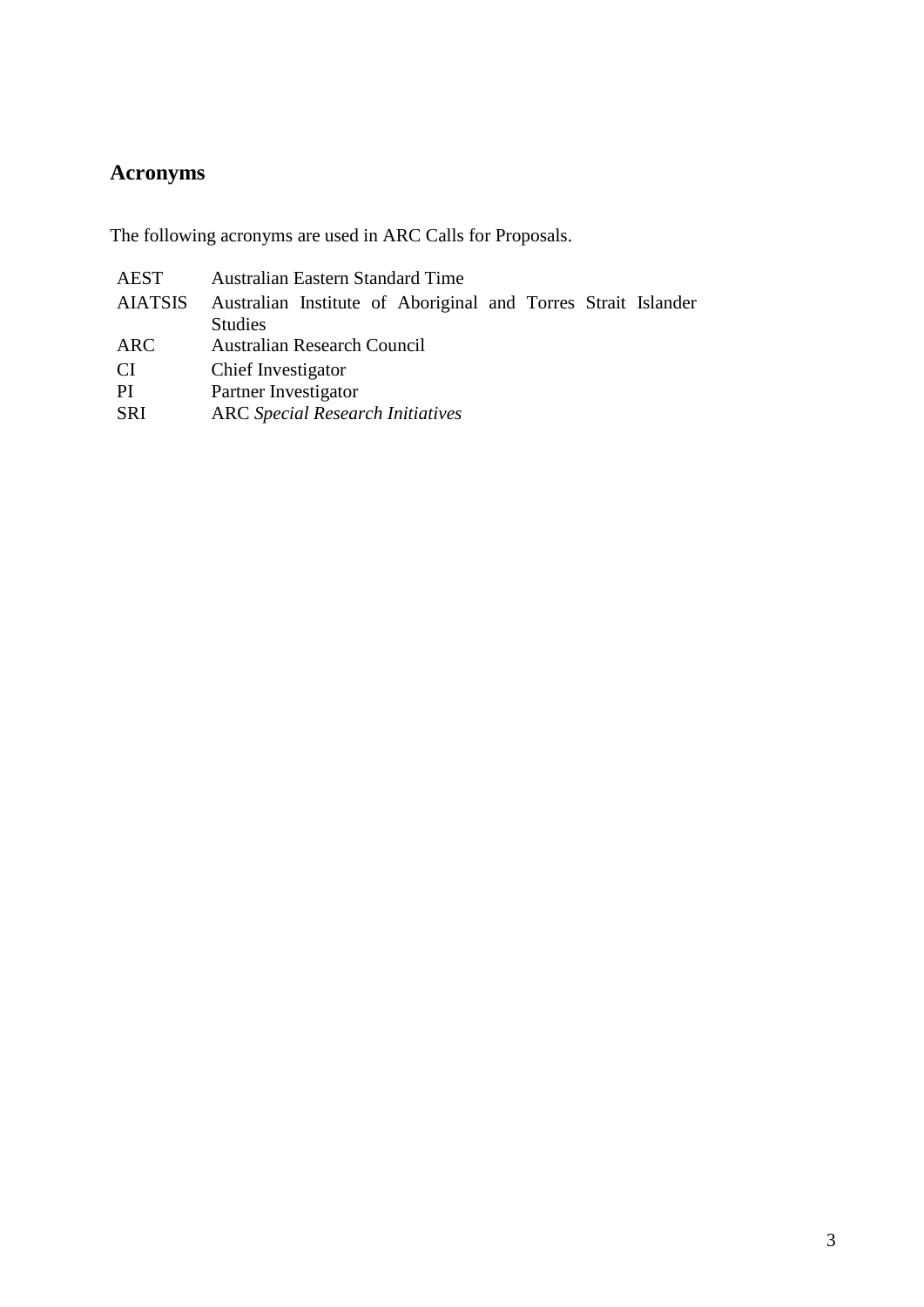#### <span id="page-3-0"></span>**Definitions for the Stem Cell Science Initiative Call for Proposals**

In this Call for Proposals, unless the contrary intention appears:

**Administering Organisation** means an Eligible Organisation which submits a Proposal for funding under the *Special Research Initiatives* scheme and which will be responsible for the administration of the funding if the proposed project is approved for funding.

**Applicant** means the Administering Organisation. Funding under the *Special Research Initiatives* scheme is provided to Administering Organisations, not to individual researchers.

**ARC** means the Australian Research Council, as established under the ARC Act.

**ARC Act** means the *Australian Research Council Act 2001*, or the Act.

**ARC Centre** means a research centre wholly or partly funded by the ARC and includes ARC *Centres of Excellence*, ARC *Centres*, ARC *Special Research Centres* and Co-Funded Centres of Excellence.

**ARC Fellow** means a researcher holding an ARC Fellowship.

**ARC Fellowship** means a position held by a researcher where the salary is funded wholly or partly by the ARC and where the researcher has been nominated in a Proposal to hold a Fellowship. An ARC Fellowship may be awarded at a number of levels and in various ARC schemes. ARC Fellowship includes Australian Postdoctoral Fellowship, Australian Research Fellowship, Queen Elizabeth II Fellowship, Australian Professorial Fellowship, Australian Postdoctoral Fellowship (Industry), Linkage Industry Fellowship, ARC Centre Fellowship, ARC International Fellowship, Federation Fellowship, Future Fellowship, Australian Laureate Fellowship, Super Science Fellowship and Indigenous Researcher Fellowship.

**ARC Website** is [http://www.arc.gov.au](http://www.arc.gov.au/) .

**Centre Director** means the person appointed to direct the programs of a Commonwealthfunded Research Centre.

**Chief Investigator** means a researcher who satisfies the eligibility criteria for a Chief Investigator.

**Collaborating Organisation** means an Eligible Organisation which is not the Administering Organisation but which is identified in the Proposal as a contributor to the project.

**Commonwealth** means the Commonwealth of Australia.

**Commonwealth-funded Research Centre** means a research centre substantially funded from Commonwealth funding sources and includes ARC Centres, Cooperative Research Centres and National Health and Medical Research Council Program Grants and Centres of Clinical Research Excellence. It does not include Research Networks funded by the ARC.

**Conflict of Interest** means an actual or perceived conflict between a person's public duty and their private or personal interest.

**Eligible Organisation** means an organisation which is eligible to apply for and receive funding under the *Special Research Initiatives* scheme*.*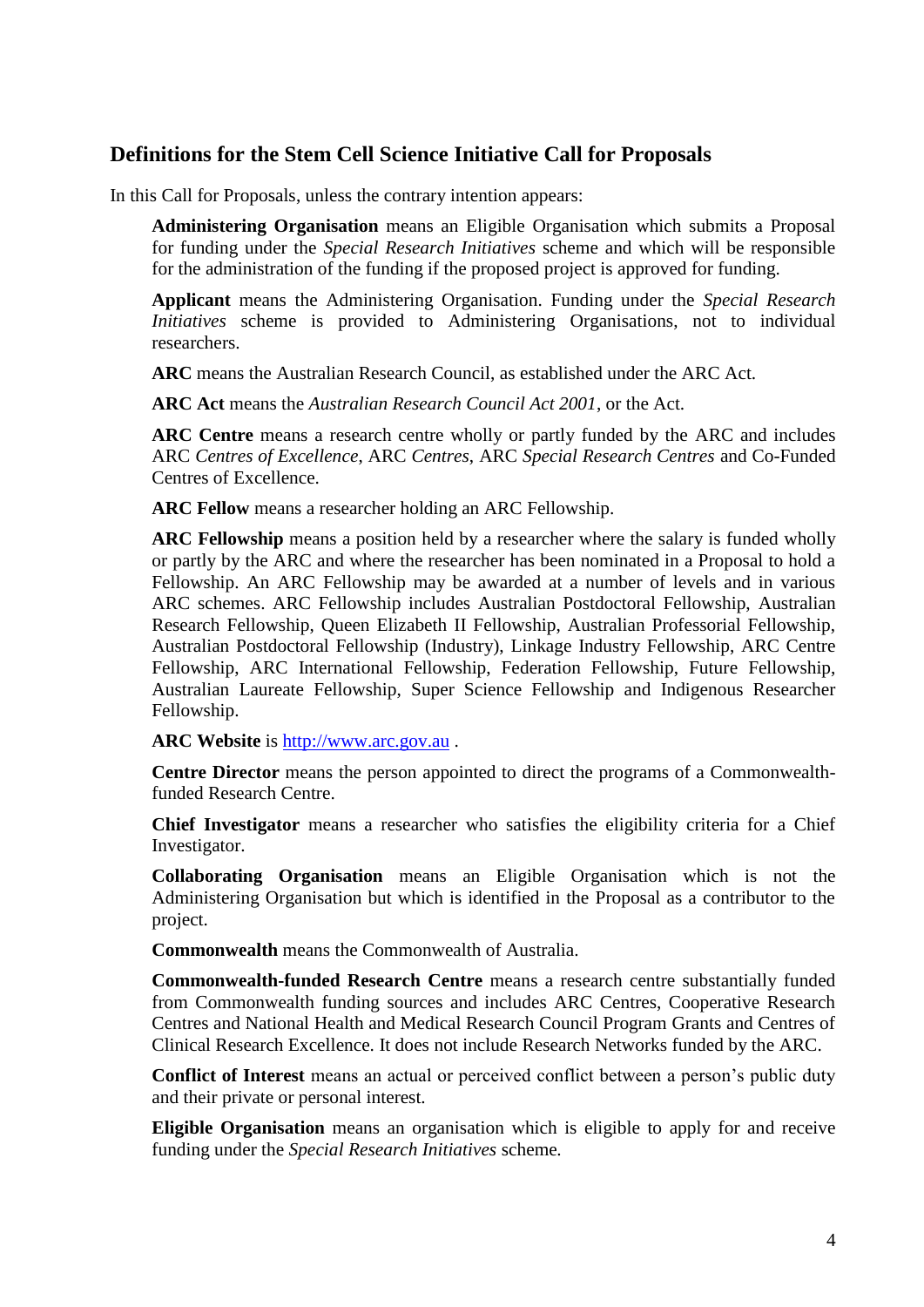**Funding Agreement** means the agreement entered into between the ARC and the Administering Organisation if the Administering Organisation's Proposal is approved for funding. This Agreement sets out the terms and conditions under which the Commonwealth is to provide funding and the Administering Organisation is to be responsible for administration of the funding and the conduct of the project.

**Minister** means the Minister from time to time responsible for the administration of the ARC Act, or the Minister's delegate.

**National Research Priority** means a national research priority detailed in the SRI Funding Rules.

**Partner Investigator** means a researcher who satisfies the eligibility criteria for a Partner Investigator.

Partner Organisation means an organisation, other than an Eligible Organisation, which is to be a contributor to the project.

**Program Leader** means the first-named researcher nominated on a Proposal who is a CI.

**Proposal** means a request to the ARC for the provision of financial assistance for a research project which is submitted in accordance with Funding Rules approved by the Minister.

**Research Office** means a business unit within an organisation that is responsible for administrative contact with the ARC regarding Proposals and research projects.

**SRI Funding Rules** means the *Special Research Initiatives Funding Rules for funding commencing in 2011* available on the Australian Research Council (ARC) Website.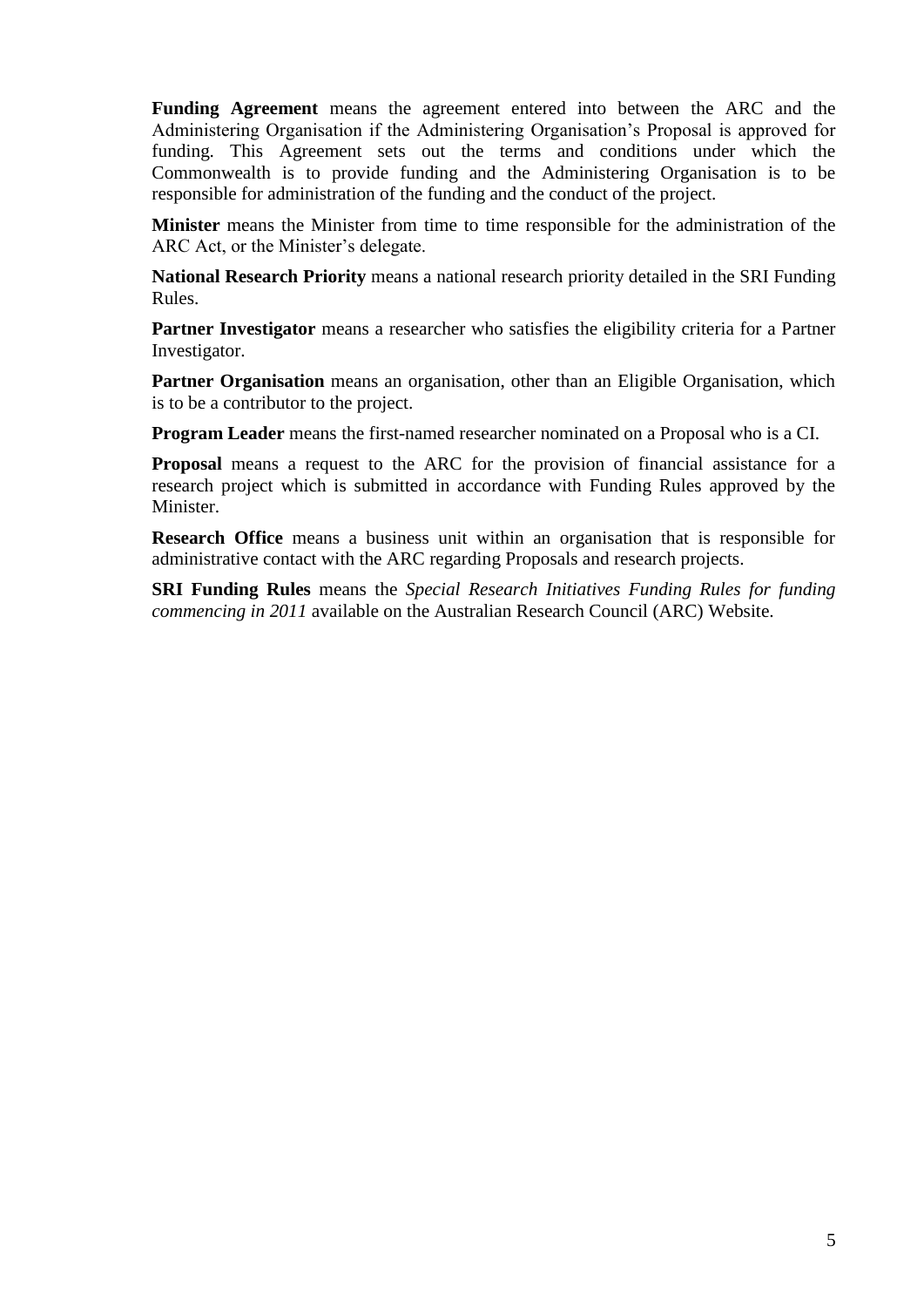#### <span id="page-5-0"></span>**Key Dates**

| <b>Closing time for submission of Proposals</b>        | $5.00 \text{pm}$ (AEST)<br><b>30 JULY 2010</b> |
|--------------------------------------------------------|------------------------------------------------|
| Deadline for letters requesting non-use of an assessor | 5.00 <sub>pm</sub> (AEST)<br>30 JULY 2010      |

#### <span id="page-5-1"></span>**Contacts**

The ARC deals with thousands of Proposals each year. Where possible, researchers should direct requests for information to the Research Office or equivalent unit within their organisation.

Enquiries, requests for information and documents submitted as requested in these Funding Rules are to be directed to:

*Special Research Initiatives* Coordinator *Special Research Initiatives* Coordinator Australian Research Council Australian Research Council GPO Box 2702 1st Floor, 8 Brindabella Circuit CANBERRA ACT 2601 CANBERRA AIRPORT ACT 2609

by mail: by courier:

Other:

Email: sri@arc.gov.au Phone: +61 02 6287 6600 Fax:  $+61,02,6287,6638$ Web: [http://www.arc.gov.au](http://www.arc.gov.au/)

Appeals must be addressed and sent:

The Appeals Officer The Appeals Officer Australian Research Council Australian Research Council

by mail to: by courier to:

GPO Box 2702 1st Floor, 8 Brindabella Circuit CANBERRA ACT 2601 CANBERRA AIRPORT ACT 2609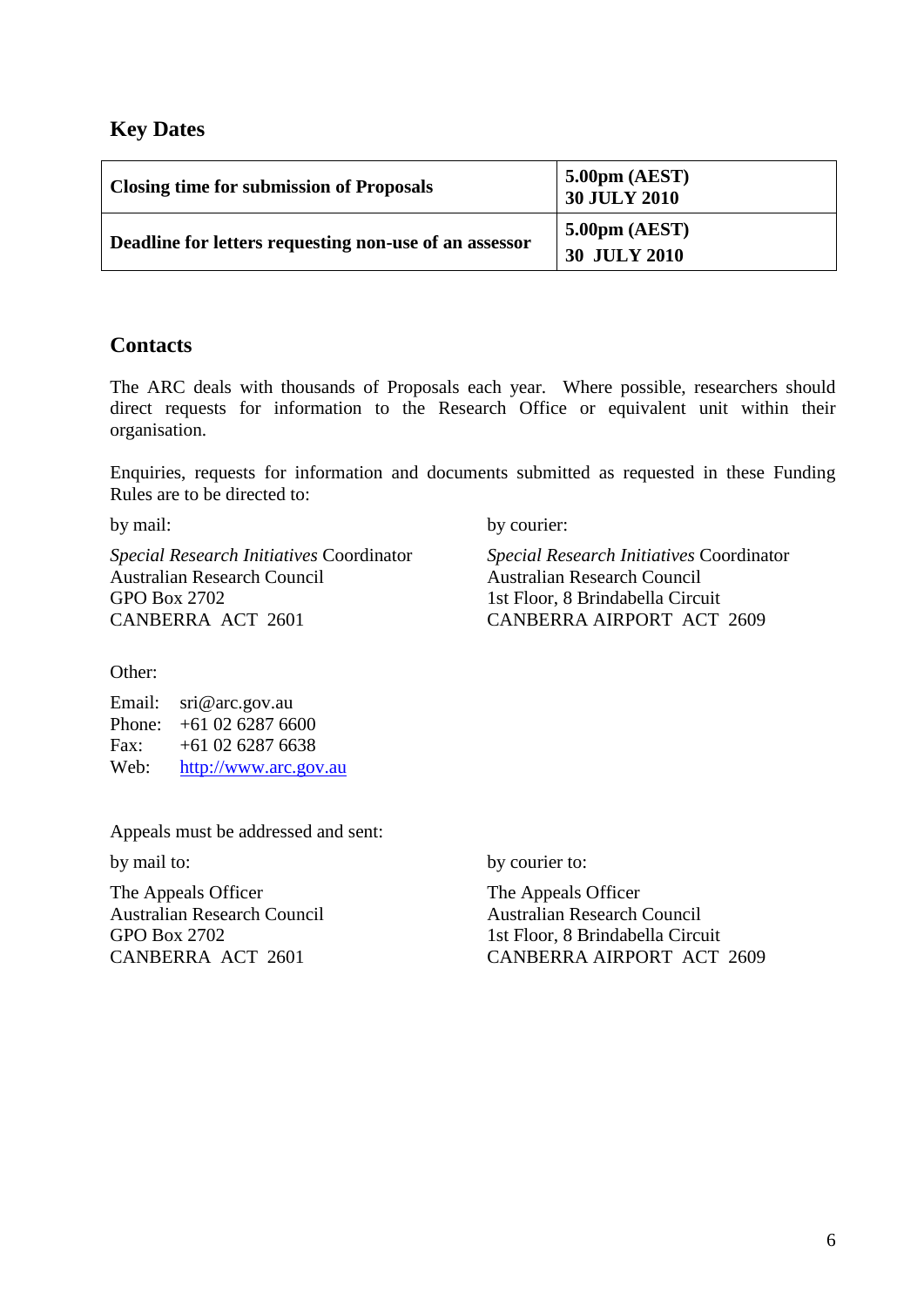## *Special Research Initiative in Stem Cell Science*

#### **1. Introduction**

#### <span id="page-6-0"></span>**1.1 Overview**

- 1.1.1 This document (Call) invites Proposals from Eligible Organisations to undertake highly innovative and collaborative research under the Special Research Initiative in Stem Cell Science (the Initiative). Proposals must comply with the *Special Research Initiatives Funding Rules for funding commencing in 2011*(SRI Funding Rules), as well as the requirements described in this Call.
- 1.1.2 All parties involved in a Proposal should read and understand the SRI Funding Rules, this Call and the ARC's draft Funding Agreement (which is available on the ARC Website) before submitting a Proposal to the ARC. Applicants are responsible for ensuring that their Proposal is complete and accurate.
- 1.1.3 This Call is subject to change at any time, for reasons including any subsequent amendment to, replacement or supplementation of the ARC Act.

#### <span id="page-6-1"></span>**1.2 Objectives of the Initiative**

- 1.2.1 The primary objective of this Initiative is the delivery of a program of activities that support research in stem cell science that will:
	- a. undertake highly innovative and internationally competitive research with a strategic focus on fundamental stem cell science;
	- b. participate in significant interdisciplinary collaboration including development of national and international networks and linkages with leading researchers and institutions;
	- c. build Australia's human capacity in this area by attracting researchers of high international standing as well as the most promising research students;
	- d. strengthen capability by providing high-quality postgraduate and postdoctoral training environments for the next generation of researchers;
	- e. engage with stakeholders to identify and explore opportunities for translation and development of stem cell research and deliver benefits to Australia; and
	- f. facilitate the transfer of knowledge through public education of stem cell technologies and research outcomes and provide support for policy development.
- 1.2.2 The research resources of the Initiative will be directed towards addressing the National Research Priorities. This Initiative will address challenging and significant problems, and produce outcomes of health, economic, social and cultural benefit to the Australian community.
- 1.2.3 The Proposal must demonstrate significant collaboration involving the research resources (in the form of cash or in-kind resources such as access to data, researchers or facilities) of the Administering Organisation, Collaborating Organisations and Partner Organisations; both Australian and international.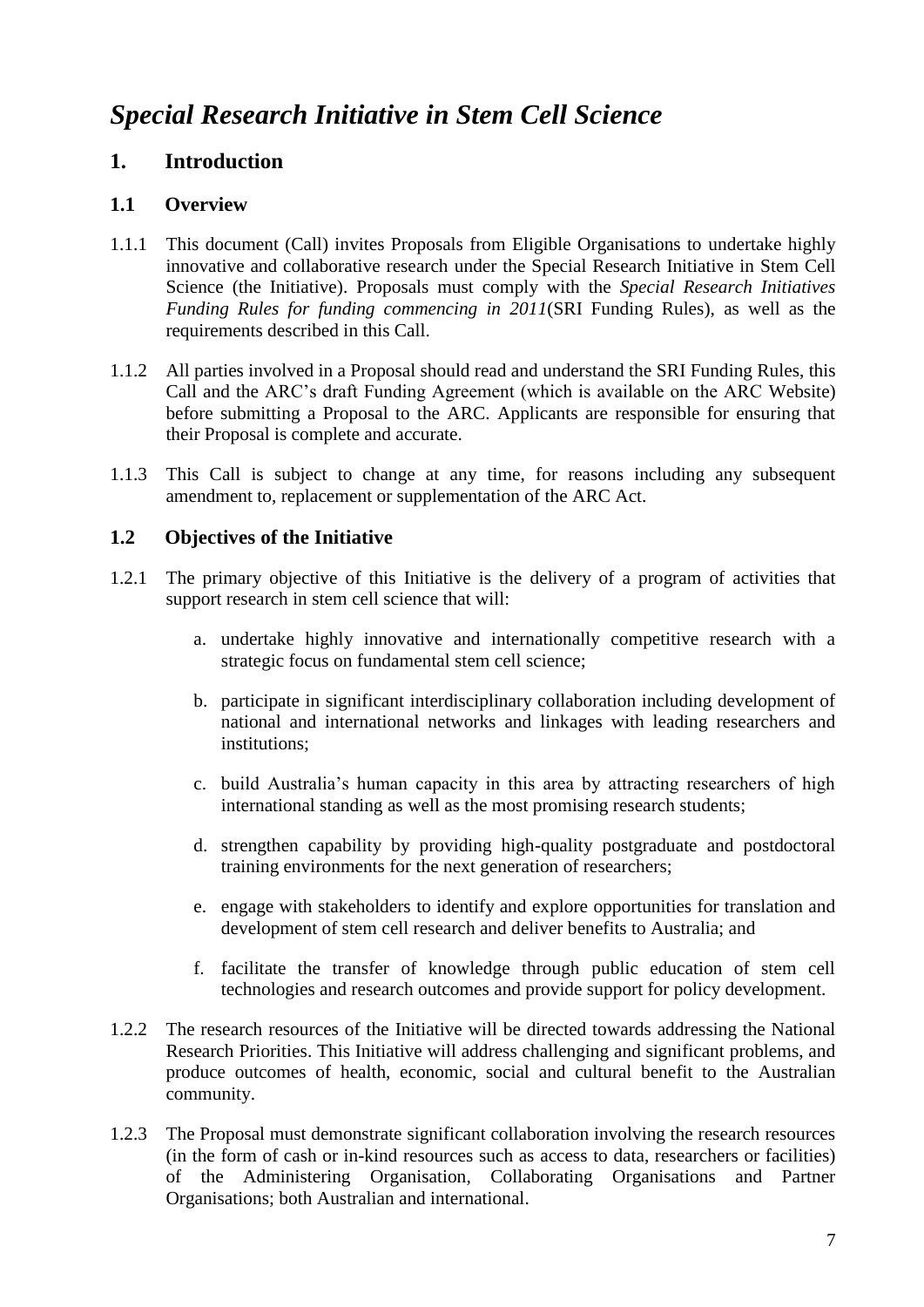- 1.2.4 The Proposal must demonstrate a world-class research environment that is attractive to leading researchers and effective in developing the careers of outstanding early-career Australian researchers, research leaders and professionals.
- 1.2.5 The ARC invites Proposals addressing the National Research Priorities which can enhance collaboration among organisations.
- 1.2.6 The Proposal will be established with the academic, administrative and financial governance structures of the Administering Organisation, although the ARC may, under exceptional circumstances, approve the establishment of a separate legal entity if this is appropriate. The Proposal may be for research located at a single site, comprise networked nodes, or adopt any other approach to research management, provided that it meets the objectives and selection criteria and is not contrary to the Funding Agreement.
- 1.2.7 Governance arrangements for the Proposal must ensure fair access to resources for all eligible participants. The ARC requires that understandings or agreements reached between the Administering Organisation and the Collaborating and Partner Organisations for the operation of the Initiative be formalised by written agreement(s), a copy of which must be provided to the ARC upon request. The matters which must be covered by these written agreements will be specified in the Funding Agreement between the ARC and the Administering Organisation.

#### <span id="page-7-0"></span>**1.3 Selection criteria**

1.3.1 All Proposals which meet the eligibility criteria will be assessed and merit ranked using the following selection criteria:

#### **A. Research Program (40%)**

- 1. The nature and merit of the Proposal in relation to the objectives of the Initiative as specified in Section 1.2 of this Call and column 4 of the table in Appendix 2 of the SRI Funding Rules, taking into consideration:
	- i. the goals of the Proposal;
	- ii. the method and approach to be adopted;
	- iii. expected results; and
	- iv. value for money and budget justification.

#### **B. Investigators (30%)**

- 1. Parties who are to be involved in and associated with the Proposal, including:
	- i. research opportunity and performance evidence; and
	- ii. commitment and capacity to undertake the research program.

#### **C. Partnerships (20%)**

- 1. Level of support and commitment, both in cash and in-kind contributions, from the proposed Administering Organisation, Collaborating Organisations and Partner Organisations; and
- 2. Level of collaboration, including development of national and international networks and linkages.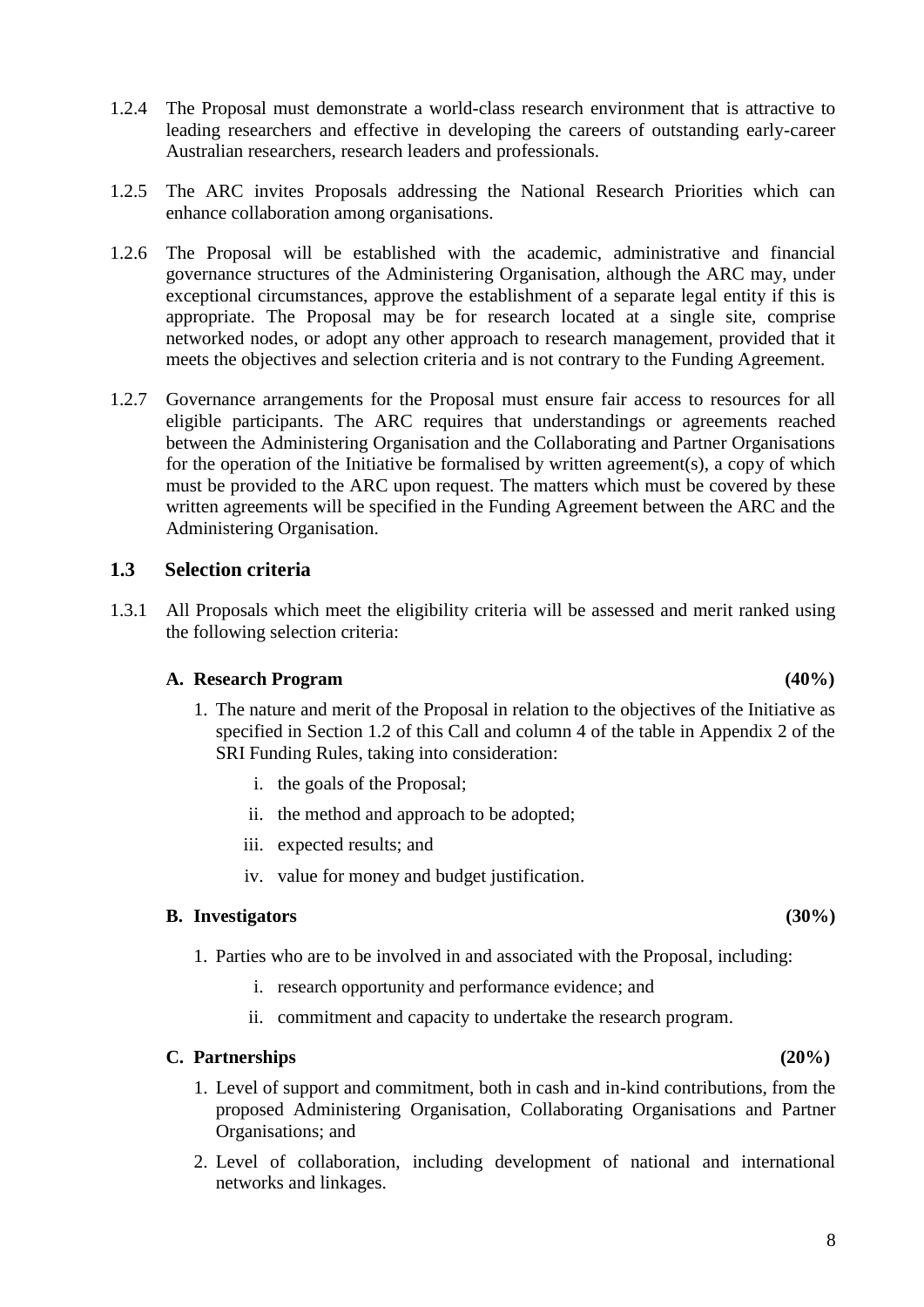#### **D. Outcomes (10%)**

1. Relevance of the Proposal to issues of national significance and potential of the research project to result in economic and/or social benefits for Australia from the expected results and outcomes.

### <span id="page-8-0"></span>**2. Funding**

#### <span id="page-8-1"></span>**2.1 Level of funding**

- 2.1.1 Proposals will be received and considered by the ARC under the SRI Funding Rules. The key details relating to the Initiative are summarised at Appendix 2 of the SRI Funding Rules.
- 2.1.2 Funding must be used only for purposes that are consistent with the SRI Funding Rules, this Call, and the Funding Agreement.
- 2.1.3 The ARC reserves the right to recommend to the Minister that a Proposal not be funded if it is judged that the Proposal is not of sufficient quality and/or does not meet the eligibility or accountability requirements or selection criteria.
- 2.1.4 Funding will be directed through the Administering Organisation. If approved, the ARC's financial assistance under this Initiative is subject to the appropriation of moneys and the approval of expenditures under the ARC Act. Approval of expenditures under the ARC Act can be considered only in relation to years for which there are relevant budgetary funding caps and splits in place as required by the ARC Act. The ARC will enter into a Funding Agreement with the Administering Organisation that will specify, among other things, the approved and indicative expenditures over the funding period.
- 2.1.5 The Proposal may comprise individual research projects with organisations that are not the Administering Organisation or founding Collaborating or Partner Organisations, provided that arrangements are made to protect the rights of all parties concerned. The requirements for such arrangements are described in the Funding Agreement.

#### <span id="page-8-2"></span>**2.2 Period of funding**

- 2.2.1 Funds will be awarded by the ARC for up to seven years, subject to sufficient funding being available for the Initiative, the provisions of the ARC Act and continued satisfactory progress of the Initiative. Funding is expected to commence in the 2011 calendar year.
- 2.2.2 In the case of exceptional performance and subject to a successful review and availability of funding, the ARC may consider making a recommendation for extending financial assistance for an additional period.
- 2.2.3 Subject to Sections 4.3.2 and 9 of the SRI Funding Rules, research funding received or sought elsewhere (outside this Initiative) has no impact on eligibility for funding within the Initiative. Nevertheless, the time commitments of the participants named in the Proposal will be considered during the selection and assessment process.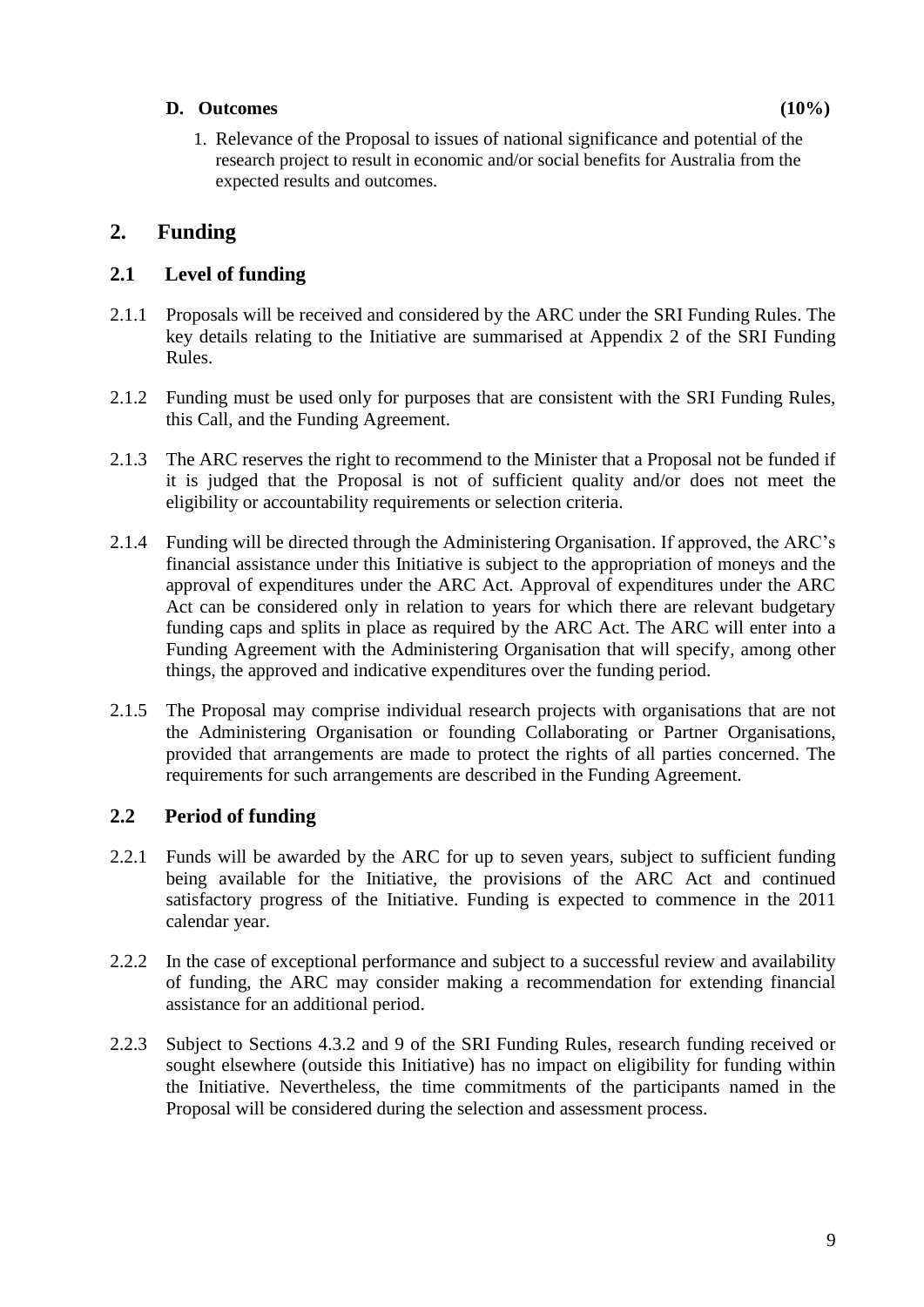### <span id="page-9-0"></span>**3. Organisational types, roles and eligibility**

#### <span id="page-9-1"></span>**3.1 Collaborating and Partner Organisations**

- 3.1.1 In addition to the participation of the Administering Organisation, a Proposal may include participants from other Eligible Organisations—that is, Collaborating Organisations—and Partner Organisations (such as other Commonwealth and/or state/territory agencies, private sector entities, and overseas organisations).
- 3.1.2 Each Proposal must indicate agreed contributions from the Collaborating Organisation(s) and Partner Organisation(s), if any. Applicants determine, in collaboration with the Collaborating and Partner Organisation(s), which types of resources are appropriate and necessary for the project they wish to undertake. Contributions for the Collaborating and Partner Organisation(s) must be specific to the project and must not be part of a broader contribution to an Eligible Organisation.
- 3.1.3 The Proposal should include a detailed description of the collaborative arrangements proposed. Details of the nature of the collaboration should be presented in both descriptive terms and in figures. Proposals should make clear how each Collaborating and Partner Organisation is involved in the project, how the project fits into each Collaborating and Partner Organisation's overall strategic plan and how the project is of value to each of the Collaborating and Partner Organisations involved.
- 3.1.4 If the Proposal is approved for funding, any Collaborating and Partner Organisations will be expected to sign a written partner agreement with the Administering Organisation. The requirement to enter into these arrangements is described in the Funding Agreement.

#### <span id="page-9-2"></span>**3.2 Appointment and responsibilities of the Program Leader**

- 3.2.1 If a Proposal is successful, a Program Leader must be appointed. The Program Leader, normally the first named CI on a proposal, must satisfy the requirements for a Chief Investigator (CI) as specified in the SRI Funding Rules and is expected to devote a significant proportion of time to the Initiative.
- 3.2.2 The Program Leader will be responsible for implementing the strategies of the Initiative and managing the research program. The Program Leader must coordinate the research effort and reporting structures across the Administering Organisation and the Collaborating and Partner Organisations and nodes. For some Proposals, the Program Leader's role may be primarily one of research management and coordination, and the Program Leader's track record will be judged accordingly. The Program Leader must also be responsible for managing the intellectual property in accordance with the policies of the Administering Organisation and with the *National Principles of Intellectual Property Management for Publicly Funded Research* (refer also to Section 14.4 of the SRI Funding Rules).

#### <span id="page-9-3"></span>**3.3 Associated ARC Fellows**

3.3.1 ARC Fellows with expertise in the Initiative's research area are likely to play a key role in establishing the research agenda in these areas and may be in a position to support and promote the Initiative, mentor staff and students, and help build international links.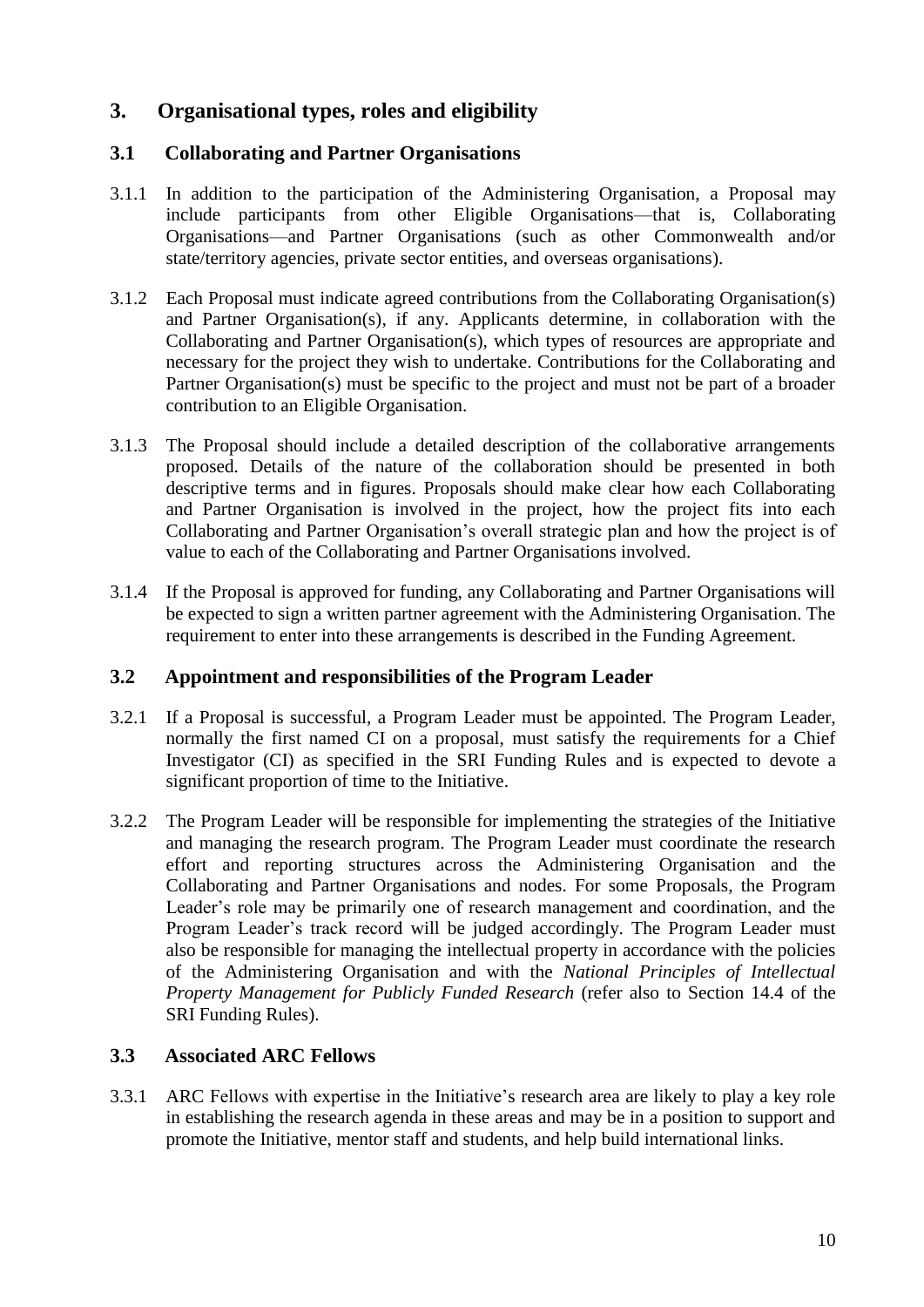- 3.3.2 A Proposal should outline whether any ARC Fellows are to be involved in the Proposal, but the involvement of ARC Fellows is not mandatory.
- 3.3.3 Salaries for ARC Fellows associated with the Proposal must be met from the relevant ARC Fellowship program and cannot be paid from the funding provided to the Administering Organisation by the Commonwealth for the Initiative.

#### <span id="page-10-0"></span>**4. Cross-scheme issues**

#### <span id="page-10-1"></span>**4.1 Cross-scheme eligibility**

- 4.1.1 Subject to Section 9 of the SRI Funding Rules, the following rules will apply to funding provided by the ARC:
	- a. Subject to any requirements or limitations specified under other ARC initiatives or funding schemes, ARC salary-related funding (including salary-related oncosts) associated with Fellowships awarded under other ARC initiatives or funding schemes may, with the approval of the ARC, be retained. If a person is the recipient of salary-related funding from another ARC funding scheme, funding provided by the ARC for the Initiative is not permitted to be used to meet the salary, in whole or part, for that person. However, the potential impact of the person's other research activities on the relevant researcher's time commitments may be taken into account in assessing the Proposal;
	- b. ARC funding associated with an ARC Centre and projects funded under other ARC initiatives or funding schemes, including Discovery Projects and Linkage Projects (excluding the Fellowship funding outlined above) which is for research in an area that is considered by the ARC to duplicate, or could reasonably be expected to duplicate, research or activities within the research program of the Initiative funded under this initiative may be required to be relinquished.

#### <span id="page-10-2"></span>**5. Application process**

#### <span id="page-10-3"></span>**5.1 Proposals**

5.1.1 Proposals must satisfy all the requirements set out in the SRI Funding Rules for funding commencing in 2011 and this Call.

#### <span id="page-10-4"></span>**6. Submission of Proposals**

- 6.1.1 An Administering Organisation may submit only one Proposal. A Proposal must identify at least one researcher as a CI. A person nominated as a CI must satisfy the eligibility criteria for that role as specified in Section 8 and Appendix 3 of the Funding Rules.
- 6.1.2 Proposals must be submitted using the *Special Research Initiative in Stem Cell Science* Application Form which is available from the ARC and accessible via the ARC's Website.
- 6.1.3 Proposals consist of two parts: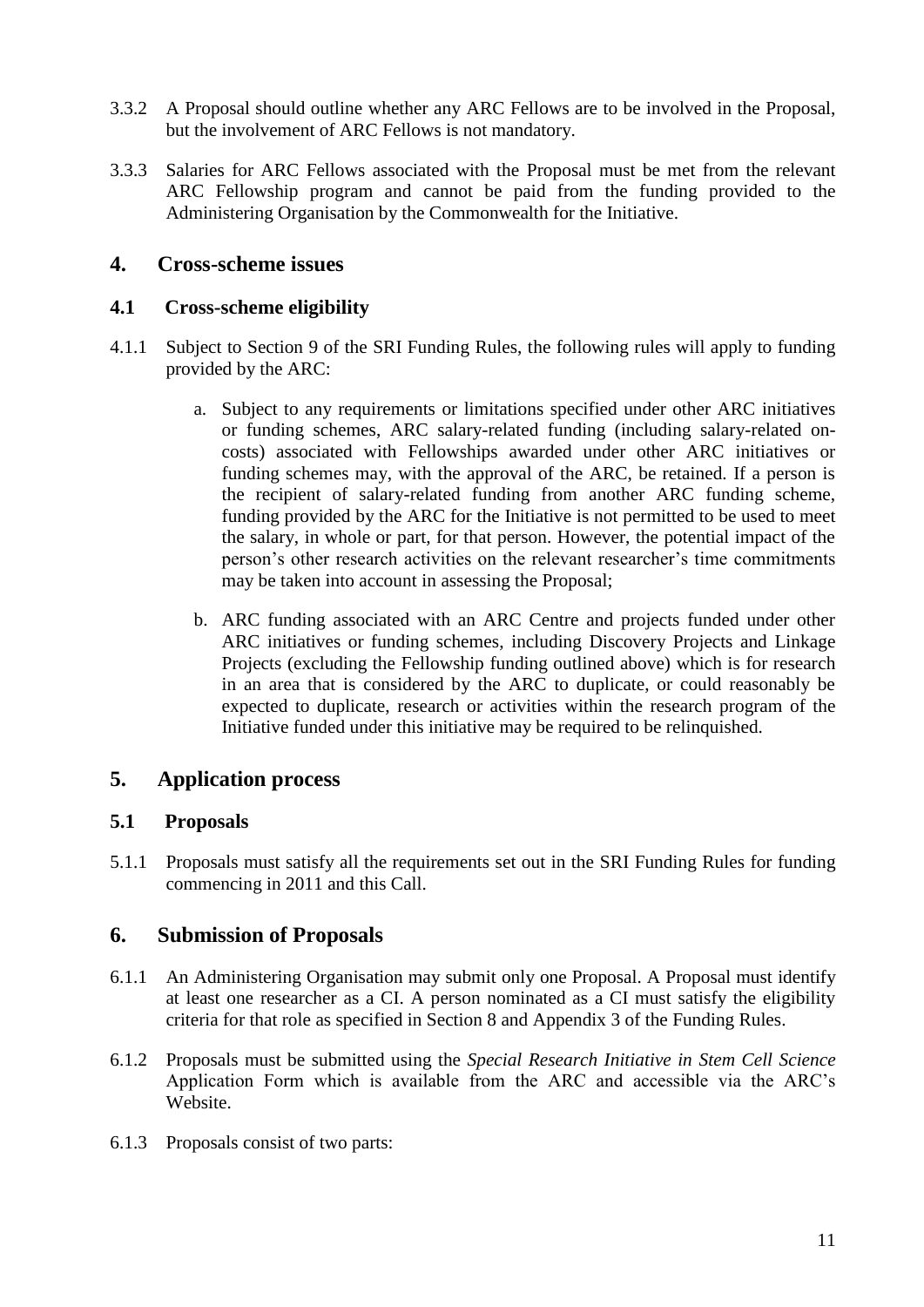- a. an electronic application form in pdf format, which must be completed using the template on the ARC's Website and submitted electronically via email (sri@arc.gov.au) to the ARC; and
- b. additional text (to be electronically scanned in PDF format and inserted into and submitted with the electronic application form) including:
	- i. certification page(s); and
	- ii. letters of support from Collaborating and Partner Organisations.
- 6.1.4 In addition to the electronically submitted application form, an original application form and an identical copy must be submitted in hard copy. The numbered hard copy must be clipped, not stapled. The hard copy of a Proposal must be submitted with the additional text, including supporting documentation, interleaved appropriately.

#### <span id="page-11-0"></span>**7. Selection and approval process**

#### <span id="page-11-1"></span>**7.1 Assessment and selection procedure**

7.1.1 Assessment of Proposals is undertaken by the ARC in accordance with Section 11.2 of the SRI Funding Rules.

#### <span id="page-11-2"></span>**7.2 Interviews**

7.2.1 The ARC may short-list proposals and invite some applicants to attend interviews. Interviews may, at the discretion of the ARC, be held in Canberra, or at one of the Administering Organisations or the Collaborating and Partner Organisations, or at a place nominated by the ARC. The ARC will endeavour to provide as much notice as possible of an invitation to attend an interview, but may schedule interviews with as little as three working days' notice. The ARC will determine the structure of interviews and will not cover the costs associated with participation in interviews.

#### <span id="page-11-3"></span>**8. Administration of funding and reports**

- 8.1.1 Section 13 of the SRI Funding Rules provides details relating to the administration of funding and reporting requirements. Successful Administering Organisations should familiarise themselves with the standard Funding Agreement, which will be published on the ARC's Website.
- 8.1.2 If funded, there will be a full review of the performance of the Initiative in or around the fourth year of its operation. This review will examine the progress of the research and the extent to which the Initiative has met its previously stated aims and objectives, or any such other aims and objectives as varied and approved by the ARC. Satisfactory progress in these areas is a condition for the Administering Organisation to continue to receive ARC funding under this Initiative. Funding beyond the period of the review will be conditional upon the achievement of a satisfactory outcome of this evaluation in the opinion of the ARC.
- 8.1.3 Other reviews may be held at any time, and particularly in special circumstances such as a change of Program Leader. Persons undertaking reviews for the ARC are to be given full access to all accounts, records, documents and premises relevant to the research being funded by the ARC.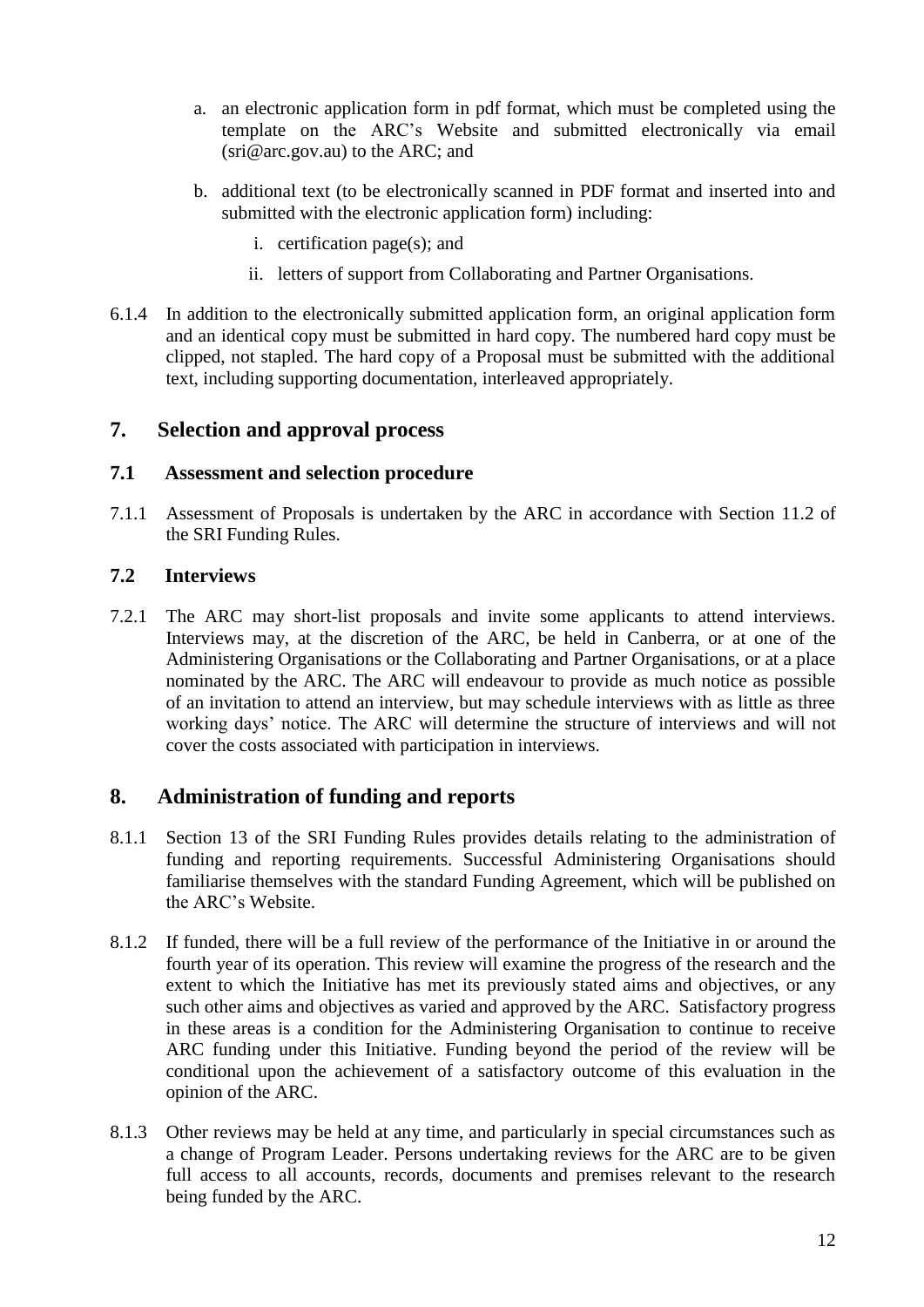8.1.4 Applicants should be aware of provisions of Part 8 of the *Financial Management and Accountability Act 1997*, which provide the Auditor General or an authorised person with the right to have, at all reasonable times, access to information, documents and records.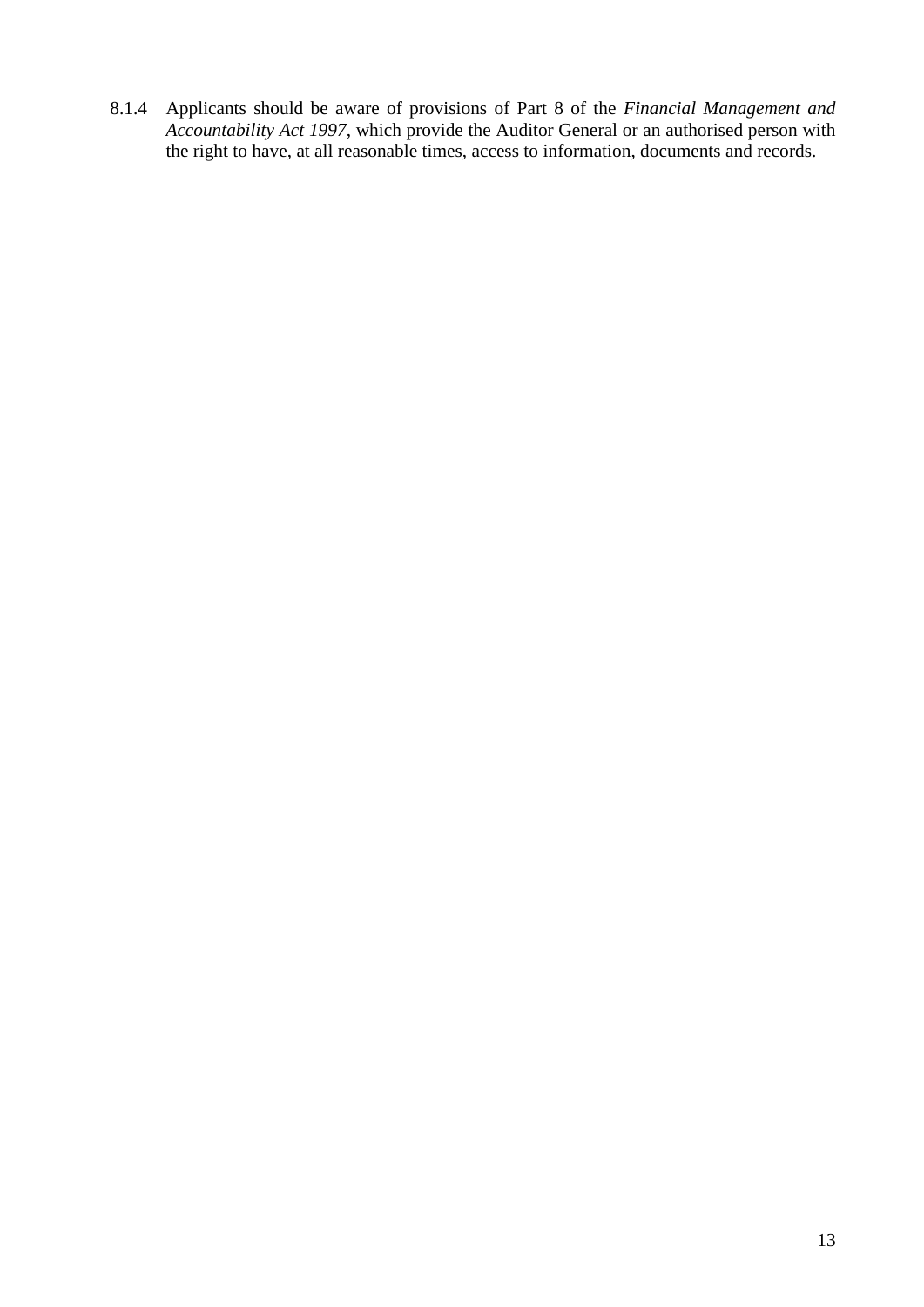#### <span id="page-13-0"></span>**Appendix 1: Eligible Organisations**

#### **1.1 Higher Education Organisations eligible to submit Proposals**

#### **New South Wales**

Charles Sturt University Macquarie University Southern Cross University The University of New England The University of New South Wales The University of Newcastle The University of Sydney University of Technology, Sydney University of Western Sydney University of Wollongong

#### **Victoria**

Deakin University La Trobe University Melbourne College of Divinity Monash University Royal Melbourne Institute of Technology (RMIT University) Swinburne University of Technology The University of Melbourne University of Ballarat Victoria University

#### **Queensland**

Bond University Central Queensland University Griffith University James Cook University Queensland University of Technology The University of Queensland The University of the Sunshine Coast University of Southern Queensland

#### **Western Australia**

Curtin University of Technology Edith Cowan University Murdoch University The University of Notre Dame Australia The University of Western Australia

#### **South Australia**

Flinders University The University of Adelaide University of South Australia